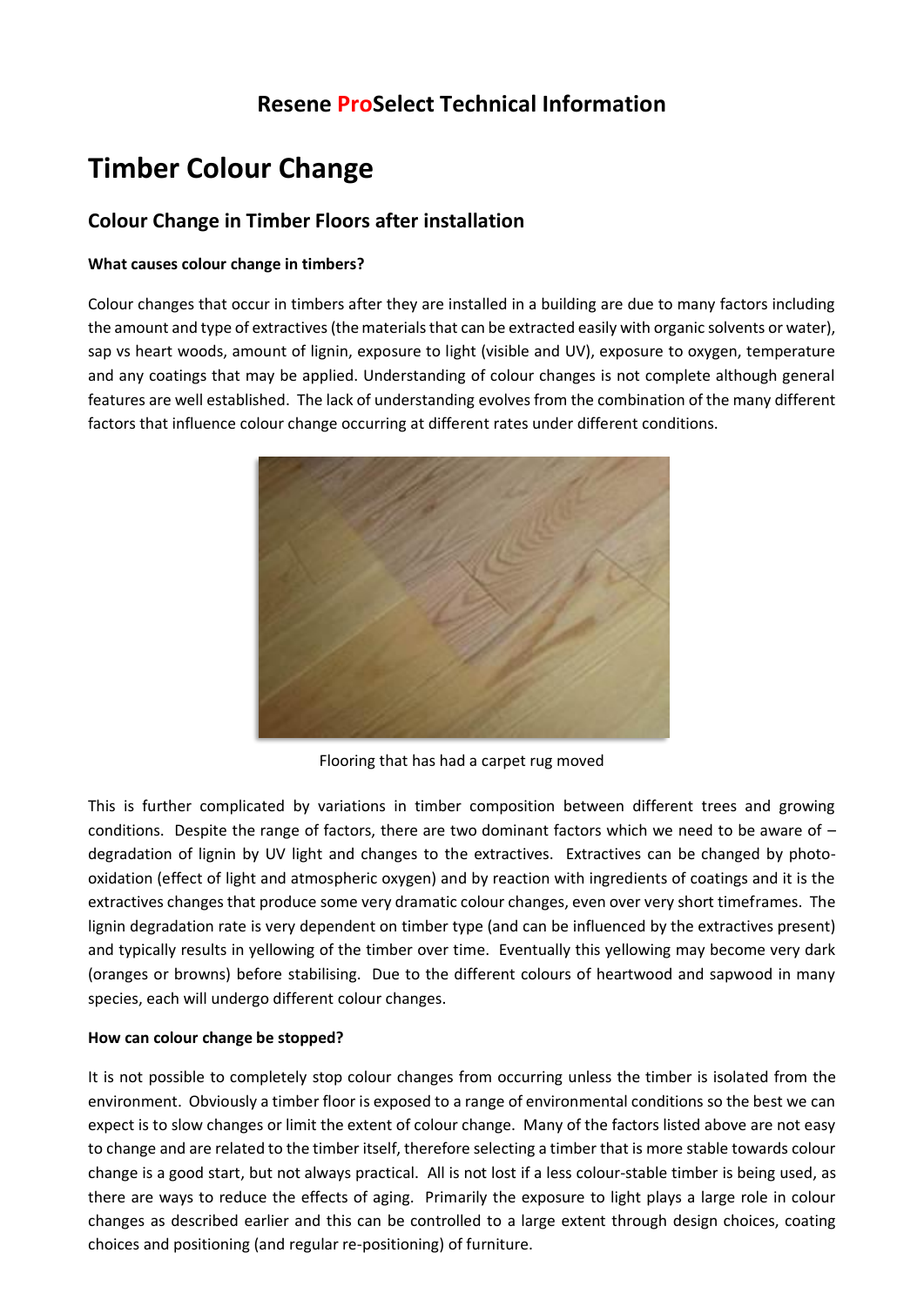Using a coating containing UV light-blocking materials is an excellent strategy. ProSelect Sun Block is an additive containing UV light-blockers that can be added to the Resene ProSelect coatings to help reduce light induced colour change. The use of some stains also helps protect the timber from light and using these in conjunction with UV light-blocking materials in coatings results in additional protection. It is also possible to bleach the colour-forming extractives before coating the timber which then reduces the colour changes associated with these materials and also allows excellent whitewash effects and more vibrant stain colours to be produced. Bleaching does however have the effect of pronouncing yellowing changes caused by other mechanism such as UV light degradation of lignin.

Photographic examples of colour changes occurring in common timber flooring materials are provided for reference including the effects of UV-blockers, stains and bleaching. Note that successful timber bleaching requires a specific type of bleach, not the hypochlorite found in household and industrial products. Resene recommends Rustins Wood Bleach. Further details about colour changes and the effects of stains and UV light-blocking materials are provided after the photographic examples (for readers interested in strategies to manage colour change and to improve fundamental understanding).



\*aka Tasmanian Oak / Victorian Ash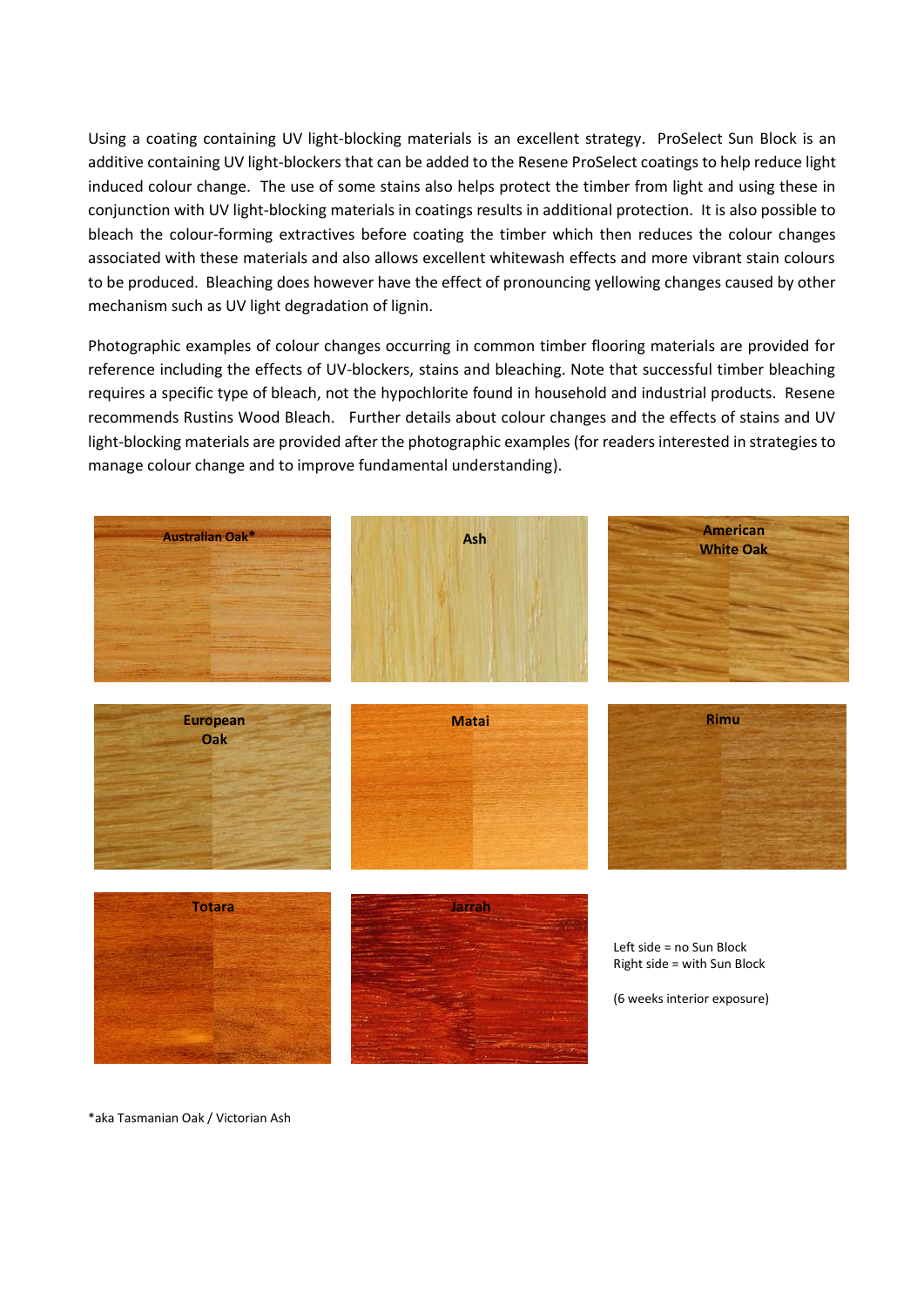# **Effect of Stains on different timber**

|              |             | Australian Oak*    |                         |             |              | Ash          |              |             |              |             |
|--------------|-------------|--------------------|-------------------------|-------------|--------------|--------------|--------------|-------------|--------------|-------------|
| $\mathsf{a}$ | $\mathsf b$ | a                  | $\mathsf b$<br>a        | b           | $\mathsf{a}$ | $\mathbf b$  | $\mathsf{a}$ | $\mathsf b$ | $\mathsf{a}$ | b           |
|              |             | American White Oak |                         |             |              | European Oak |              |             |              |             |
| $\mathsf{a}$ | $\mathsf b$ | a                  | $\mathbf b$<br>a        | b.          | a            | $\mathsf b$  | a            | $\mathsf b$ | $\mathsf{a}$ | b           |
|              |             | Matai              |                         |             |              |              | Rimu         |             |              |             |
| $\mathsf{a}$ | $\mathbf b$ | a                  | $\mathsf b$<br>a        | $\mathbf b$ | $\mathsf{a}$ | $\mathbf b$  | $\mathsf{a}$ | $\sf b$     | $\mathsf{a}$ | $\mathsf b$ |
|              |             | Totara             |                         |             |              |              | Jarrah       |             |              |             |
| a            | $\mathbf b$ | a                  | $\sf b$<br>$\mathsf{a}$ | $\mathsf b$ | a            | $\mathbf b$  | $\mathsf{a}$ | $\sf b$     | $\mathsf{a}$ | $\mathbf b$ |

\*aka Tasmanian Oak / Victorian Ash

**Effect of bleaching on different timber**

**a** = uncovered; **b** = covered

(6 weeks interior exposure)



Top of each timber sample Unbleached

**a** = single bleaching step

**b** = second bleaching step

\*aka Tasmanian Oak / Victorian Ash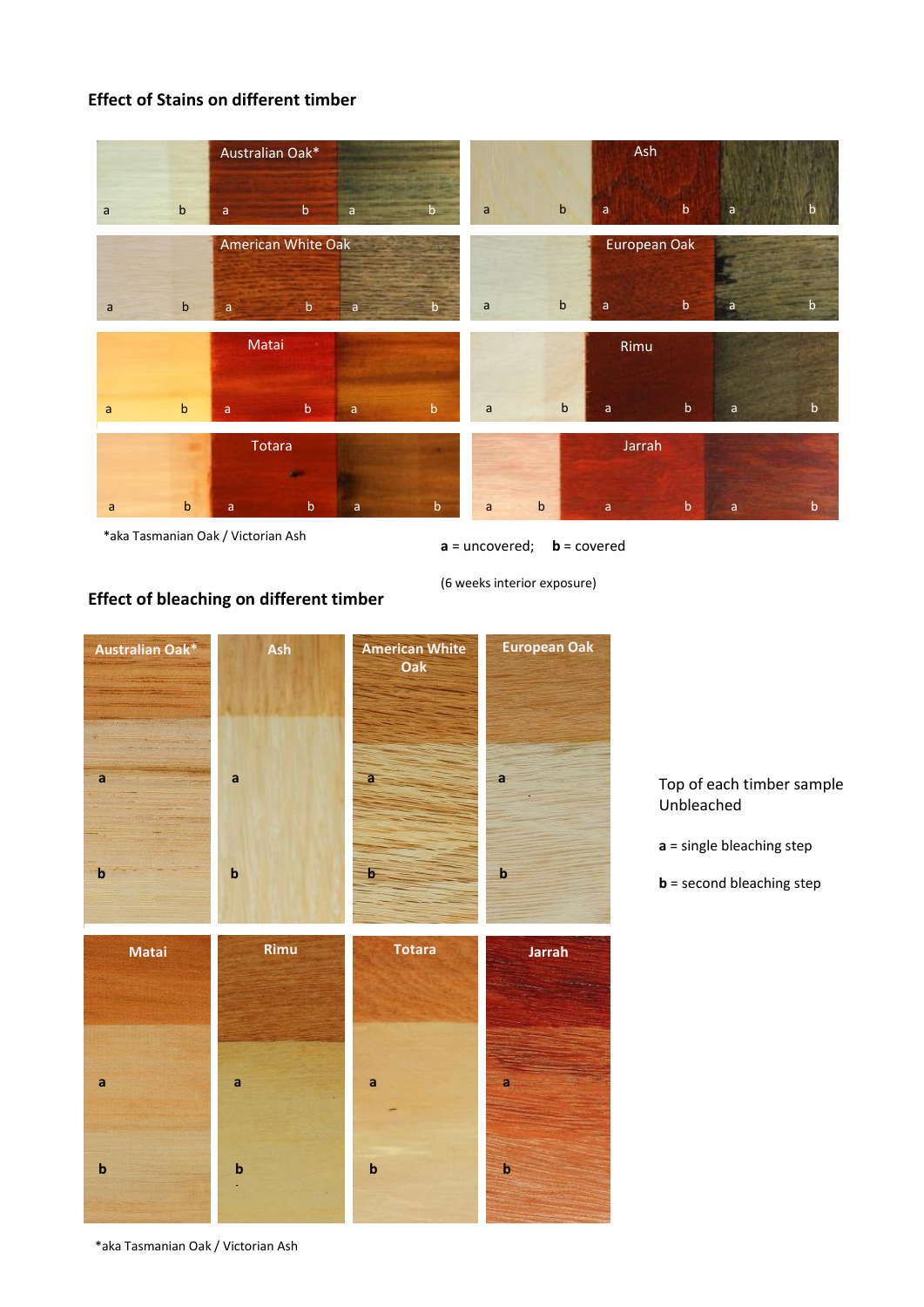# **Effect of Resene ProSelect Sun Block on bleached timber**



\*aka Tasmanian Oak / Victorian Ash

# **Effect of Stains on different bleached timber**

|              |                                   | Australian Oak*    | Ash                         |              |              |              |             |              |              |
|--------------|-----------------------------------|--------------------|-----------------------------|--------------|--------------|--------------|-------------|--------------|--------------|
| $\mathsf{a}$ | $\mathsf b$                       | $\sf b$<br>a       | a                           | $\mathsf{a}$ | $\mathsf b$  | a            | $\mathsf b$ | $\mathsf{a}$ | b            |
|              |                                   | American White Oak | European Oak                |              |              |              |             |              |              |
| $\mathsf{a}$ | $\mathsf b$                       | $\mathbf b$<br>a   |                             | $\mathsf{a}$ | $\sf b$      | a            | $\mathbf b$ | $\mathsf{a}$ | $\mathsf{b}$ |
|              |                                   | Matai              | Rimu                        |              |              |              |             |              |              |
| $\mathsf{a}$ | b                                 | $\mathbf b$<br>a   | $\mathbf b$<br>$\mathsf{a}$ | $\mathsf{a}$ | $\sf b$      | a            | $\mathsf b$ | $\mathsf{a}$ | $\mathsf{b}$ |
|              |                                   | Totara             | Jarrah                      |              |              |              |             |              |              |
| $\mathsf{a}$ | $\mathsf b$                       | $\mathsf b$<br>a   | $\mathbf b$<br>$\mathsf{a}$ | $\mathsf{a}$ | $\mathsf{b}$ | $\mathsf{a}$ | $\mathbf b$ | $\mathsf{a}$ | $\mathbf b$  |
|              | $a =$ uncovered;<br>$b = covered$ |                    |                             |              |              |              |             |              |              |

\*aka Tasmanian Oak / Victorian Ash

(6 weeks interior exposure)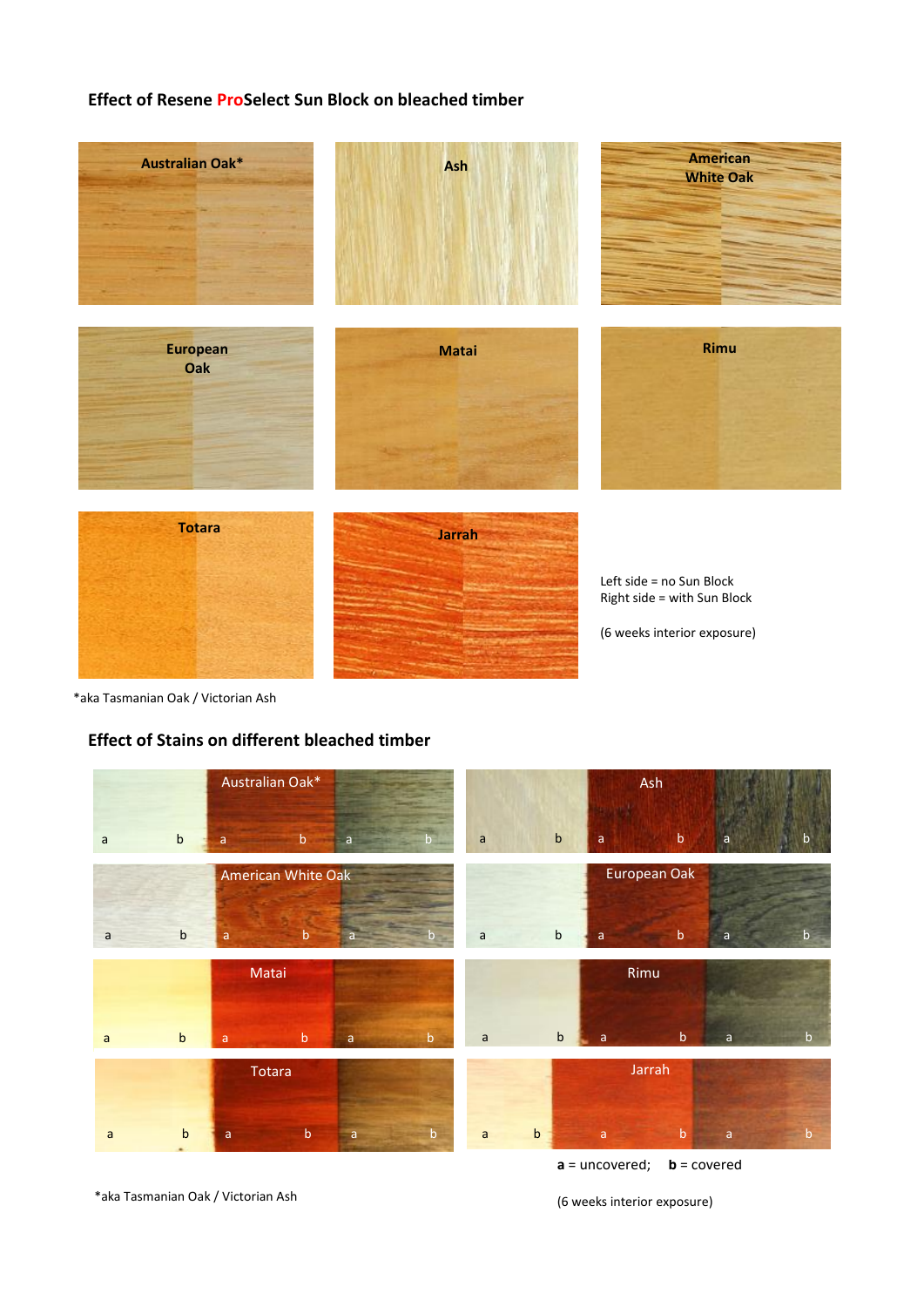# **Colour Change Fundamentals**

### **Where does the initial wood colour come from?**

The main components of wood (the cellulose, hemicellulose and lignin) are not highly coloured. Colours, along with other properties like odour and decay resistance, are produced by other materials in the timber, primarily grouped together under term extractives. These make up typically 1-5% of the timber but may be more than 10% for some tropical species. The name extractives comes from the ease in which these materials can be extracted from timber by wet processing typically using water (neutral, acidic or alkaline) or organic solvents. While there are thousands of extractives, the ones responsible for colour make up only a small fraction of the total. The chemical structure of some of these coloured extractives are shown in the figure below along with the characteristic colour they produce.



As a tree grows the inner parts become a repository for many of the extractives. Since extractives become concentrated in the heartwood it should be no surprise that heartwood has more vibrant colour compared to sapwood. Degradation of these extractives results in reduction in colour intensity and eventually loss of the particular colour. Some coloured extractives also degrade slowly due to reaction with oxygen and free radicals formed in the timber and this can eventually result in colour loss deep into the timber. Other coloured extractives may remain intact below the outer surface and mechanical removal of the surface exposes fresh coloured material. In some species other extractives such as acids, resins and waxes are responsible for problems encountered with coatings. These include slow curing and poor adhesion.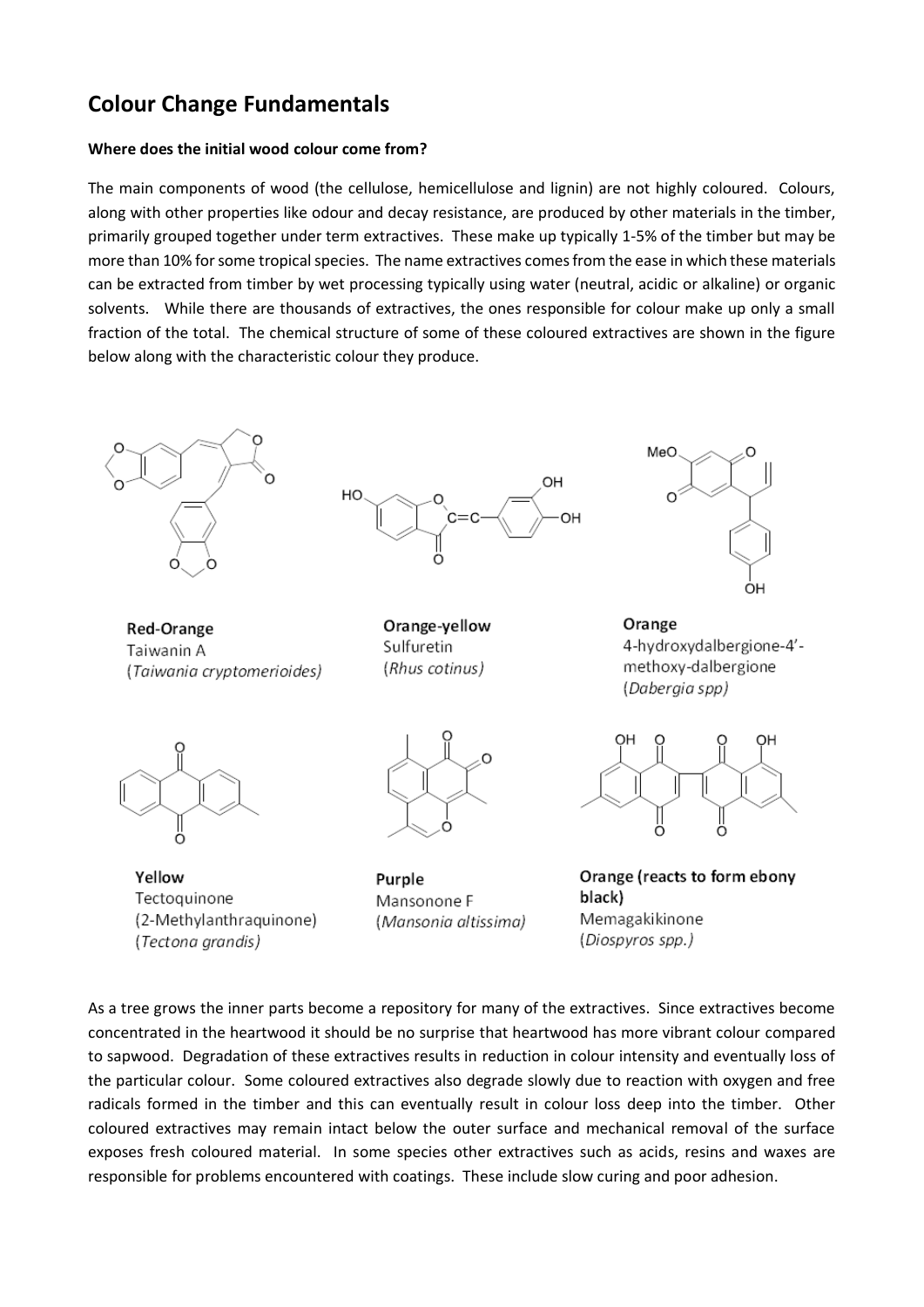#### **Why does light change the timber colour so much?**

Timber is a natural organic material – its main constituents are made up of carbon, hydrogen and oxygen. Like most organic materials, nature and time are able to change them through a range of processes.

Focusing on light-induced changes, UV light causes more colour change than visible light simply because it has much higher energy. This is the same energy responsible for sunburn on skin. With exposure to light it is generally observed that light-coloured softwoods such as pine become more yellow and darken and darker woods often lighten. Of course there are exceptions where darker woods darken (cherry and mahogany) and there are some comparatively light-stable light-coloured timbers such as ash, oak and maple. These are generalisations but the yellowing is caused by lignin being degraded while lightening of darker timbers is likely to be due to breakdown of coloured extractives. When these different processes combine things become complicated.

The particular extractives of most importance for colour changes after installation are those comprising phenols (this group includes the various tannins) and quinones which are oxidised forms of certain types of phenols (the lignin also comprises phenolic materials which are linked to the previously discussed lignin degradation colour). Both of these extractive types range from simple to complex forms and change colour when their chemistry is altered. Light alters the materials by being absorbed and once absorbed the light energy is channelled into breaking and making chemical bonds. New molecules are formed and these new molecules have different colours or no colour at all. When combined with oxygen in the atmosphere some of these new molecules can be highly reactive and unstable and accelerate colour changes through chain reactions.

#### **Why does the colour change when coatings are applied?**

There are several reasons for this. Firstly, coatings displace air from the surface of timber and this changes the way visible light interacts with the surface with less light being scattered. When light is scattered from an object it appears white or light (think clouds) so a coating reduces the lightness of timber. Typically people will say the timber darkens. Better coverage and penetration of the timber fibres increases the darkening (less light scattering). Solventborne coatings are well known for this effect and the German word anfeuerung, meaning accentuate, is often used in the coatings industry to describe it. Coatings may also have an inherent colour which will be imparted to the timber which also contributes to colour change. Some constituents of coatings can also chemically react with the timber leading to changes. The alkali used in some coatings, particularly in waterborne coatings to improve storage stability and other properties, is able to chemically react with phenolic materials (including tannins and some extractives) which can be enough to change the light absorbing properties, generally forming more intense colours. Typically darker yellows and browns are formed but some extractives may become red or orange. When lighter colours are present from stains or on lighter colour timbers this can be observed as pink. The alkali can also act to accelerate oxidation of coloured materials through reaction with atmospheric oxygen. Other minor coating ingredients include metal-based materials which are also able to chemically react with extractives with the potential to form a large range of colours. In most coatings these are only very minor ingredients used to accelerate curing and do not contribute significantly to the colour. Many waterborne coatings do not even contain these types of materials.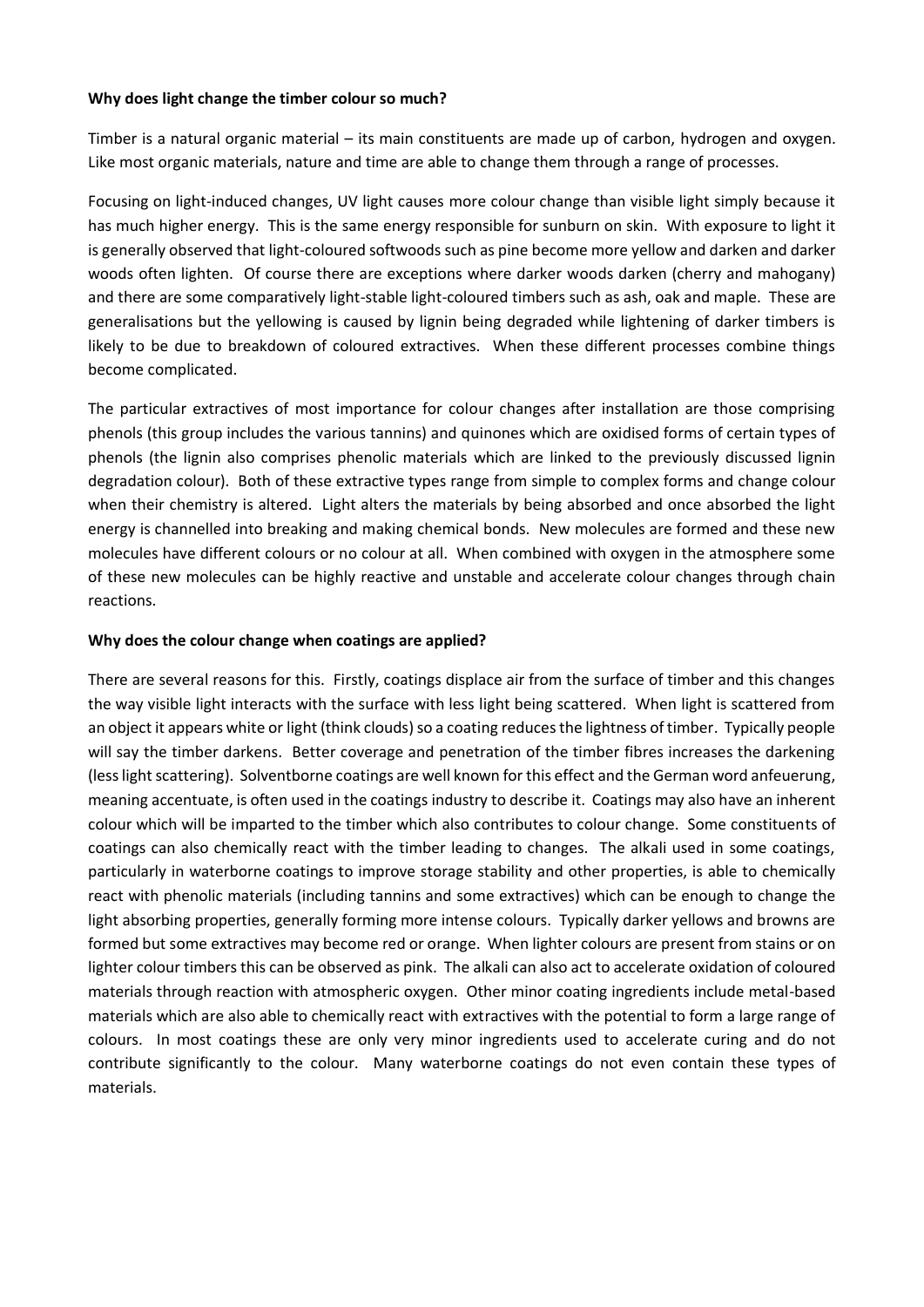### **Protection by Timber Stains**

Timber stains and coloured coatings act to reduce the amount of light that reaches the timber surface. The most effective stains/colours will reduce the amount of UV light transmitted in addition to absorbing some visible light. UV light does more damage since it has higher energy than visible light.

There are many different materials for colouring timber and coatings and they have varied effects when it comes to shielding the timber from light. Dye stains typically do not offer much protection from light and often are not colour stable themselves which leads to additional colour changes. Pigment-based stains are generally much more colour fast, especially those based on metal oxide pigments (yellow and red iron oxides and titanium oxide – white) and carbon blacks. In addition, these pigments are excellent at absorbing UV light which reduces the rate of light-induced changes occurring at the timber surface. In most coatings pigments are used to completely block light from reaching the substrate, however for timber floors normally the timber is a feature and will remain visible or partially visible. This of course means that light will be able to reach the timber surface and cause colour changes so timber stains and coloured coatings will only be partially effective at reducing timber colour changes.

The colour of the coating or stain determines which wavelengths of visible light reach the timber surface but not the amount of UV light. Reducing the amount of shorter wavelengths (the higher energy blue and violet wavelengths) passing through the coating will reduce the rate of colour change for some timber species. Red, yellow and brown coating/stain colours absorb these shorter wavelengths and will provide more resistance to colour change for timbers of similar colour to the stain. Blacks absorb all wavelengths of visible light so provide some protection and whites scatter all wavelengths which also provides some protection since some of the light is scattered away from the timber surface. The amount and physical size of a pigment particle determines the actual amount of light reaching the timber surface with, for any particular pigment, more intense colour equating to greater protection. Since blacks tend to be intense in colour, the amount used in floor coatings is not high therefore the protective effect is limited.

Use of non-coloured UV light absorbing materials in coatings (Resene ProSelect for example) also decreases the rate of timber colour change but does not provide protection from colour change due to visible light. Used in conjunction with coating/stain colours these non-coloured UV light absorbing materials are very effective.

# **What are non-coloured UV-light absorbing materials?**

There are a range of these materials for different applications. Commonly they are specific organic materials (some nano-sized inorganic types are also available) which have a chemical structure ideal for absorbing only the UV portion of light. After the light is absorbed, instead of the energy being dissipated by breaking and making chemical bonds, the energy is dissipated as heat and the materials have a long lifetime. Only very small amounts of heat are produced, not enough to be detected in everyday use. The figure below shows the energy distribution of light across different wavelengths (at sea level since the atmosphere absorbs a great deal of light before it reaches the ground). The UV portion seems low until it is understood that this energy is capable of breaking chemical bonds whereas the rest of the light is not.